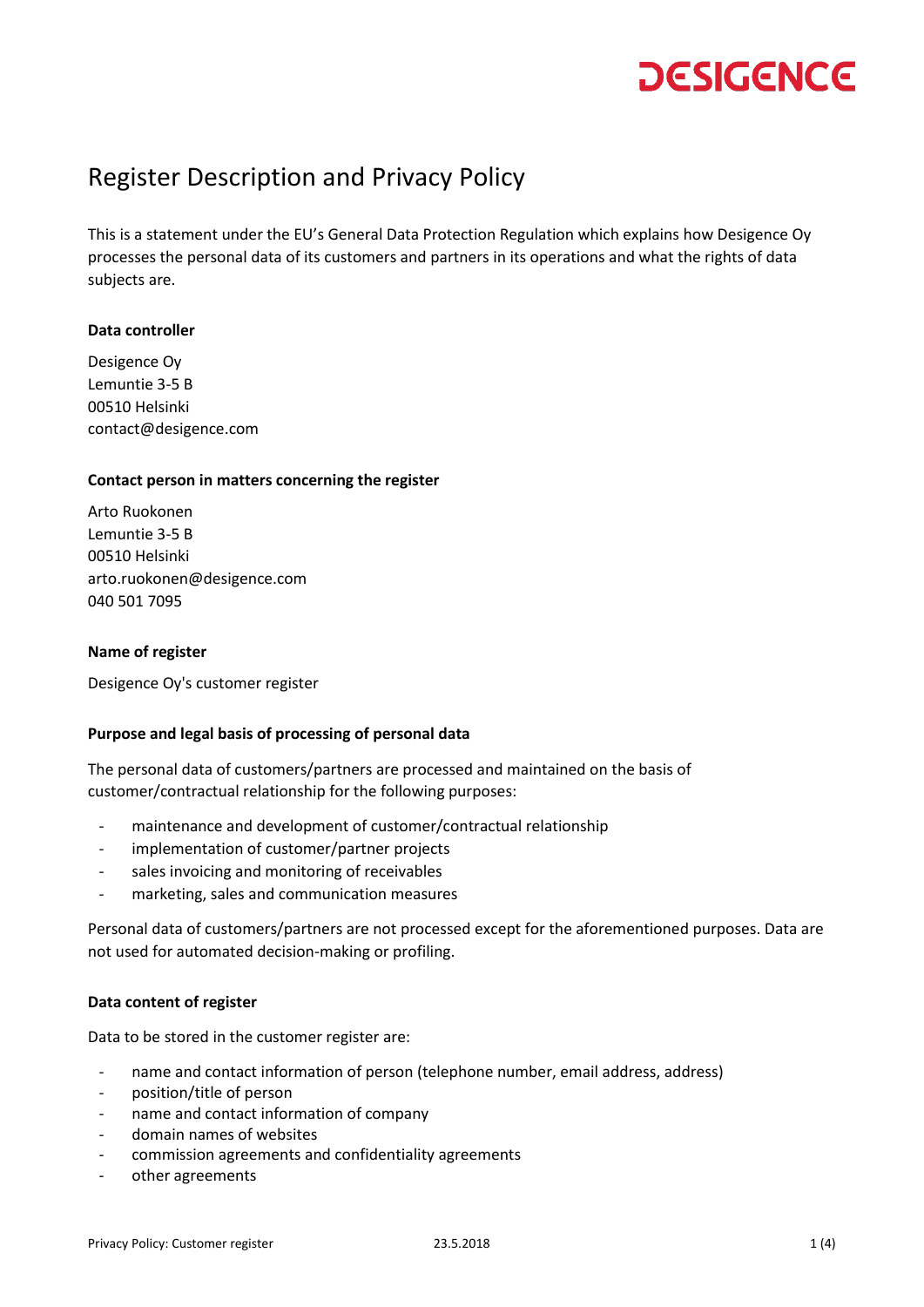- invoicing data
- contact information
- monitoring data of newsletters

#### **Regular sources of data**

Data to be stored in the register are obtained from the customer, such as from messages sent by online forms, by email, from agreements, customer meetings and other circumstances in which the customer discloses his or her data, or from public websites.

#### **Retention periods of data**

Personal data are kept only for the period of time needed for carrying out the purposes of the data processing. After the time limit, the data are removed entirely or anonymized.

The time limits are:

- the personal data of a customer/partner are kept for the duration of a valid customer relationship/contractual relationship
- agreement, project and invoicing data related to ordered services are retained permanently

#### **Regular disclosures of data**

Personal data are disclosed only to parties who are legally authorized to receive the data for a specified purpose. These parties include various authorities in a manner separately provided for by law.

Desigence may use reliable subcontractors or cloud services in the processing of personal data. We have verified that all of our service providers take appropriate security measures and make sure that processing is in compliance with requirements of the General Data Protection Regulation. We regularly use the following service providers.

- Taimer (CRM)
- Basecamp (project management)
- Gylling Accounting (monitoring of receivables)
- Apsis (newsletters)

### **Transfer of data outside of the EU or EEA**

The data of the Basecamp online service to be used in project management are stored on servers of the service provider located in the United States. Basecamp is part of the Privacy Shield system and the company has its own [privacy policy.](https://3.basecamp-static.com/bcxhq/assets/about/policies/security/basecamp-security-overview-4637bd6d1971ce2efe4c4008fbaa353df04df39b62877d6799c75f719402e760.pdf)

### **Principles of protecting the register**

Access to personal data, devices and services are limited to those people whose work requires it. Data are processed by people who have committed to maintain confidentiality.

If a service provider is used to process personal data, data protection legislation and otherwise proper processing of personal data is ensured by contractual arrangements.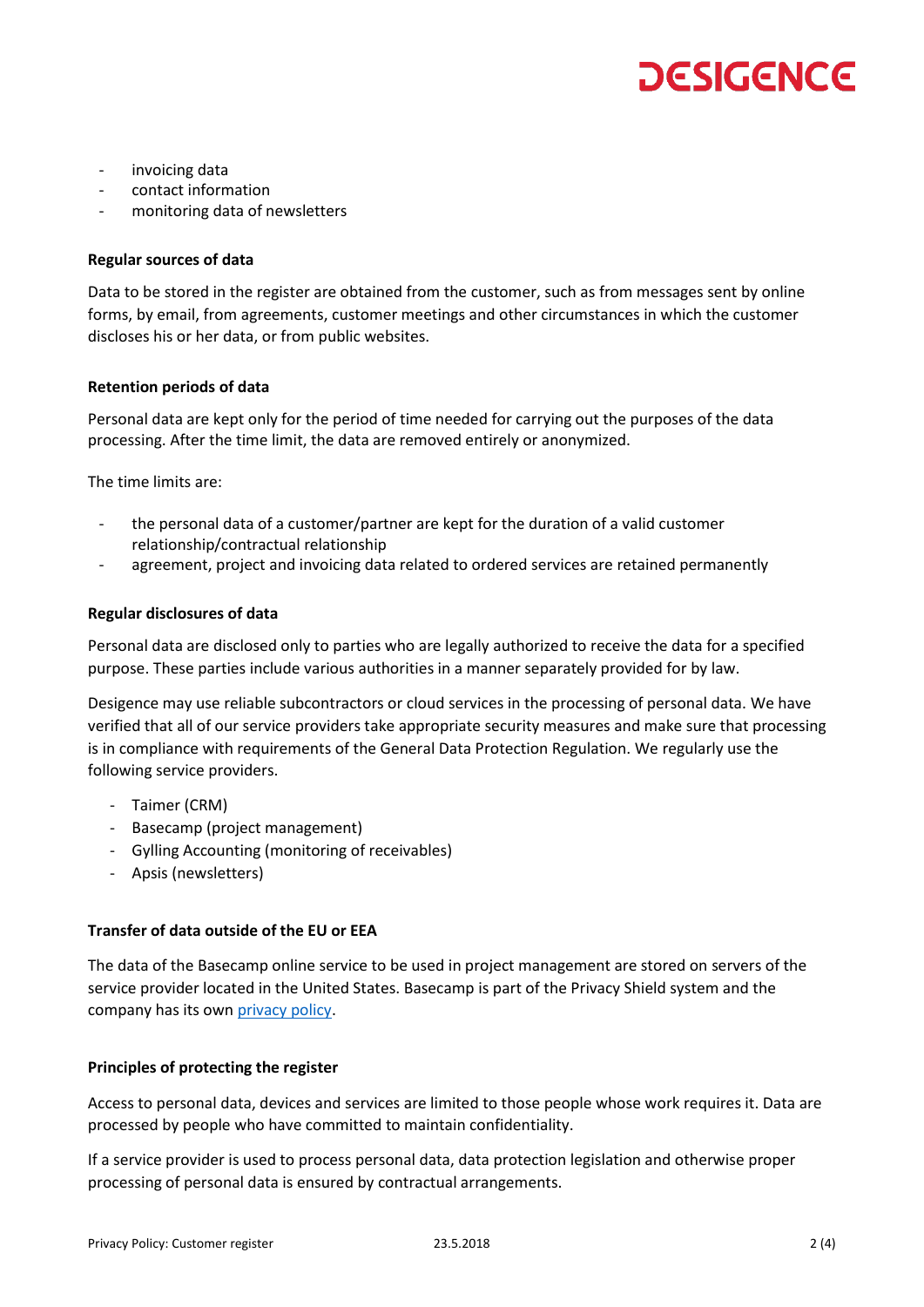Employees are provided with operational guidelines and training on processing of personal data. Compliance with the principles of personal data processing is monitored by means of internal auditing.

Desigence maintains a high level of security in internal networks. Server computers to be used for processing data and locked cabinets containing manual material are located in facilities protected by means of access control and security systems.

Data are backed up regularly. The confidentiality, integrity, usability, data access and fault tolerance of processing systems and services are ensured by, among other things, security updates and by regularly auditing the systems.

### Rights of data subjects

Data subjects have the following rights; please submit requests to exercise these rights to the address contact@desigence.com.

### **Right to review**

The data subject may review the personal data we retain.

### **Right to rectify data**

Data subjects may request that inaccurate or incomplete information about them be rectified.

### **Right to object**

The data subject may object to the processing of personal data if he or she believes the personal data have been processed unlawfully.

### **Direct marketing ban**

The data subject has the right to prohibit the use of data for direct marketing.

### **Right to erasure**

The data subject has the right to request the removal of data if the processing of data is not necessary. We process the removal request, after which we either remove the data or give a justified reason for why the data cannot be removed.

It should be noted that the data controller may have a legal or other right to not remove the requested data. The data controller has the obligated to retain accounting records according to the period of time (10 years) specified in the Accounting Act (Chapter 2, Section 10). Therefore material related to accounting cannot be removed before the time limit expires.

### **Withdrawal of consent**

If the processing of personal data related to a data subject is based solely on consent, and not on a customer relationship or a membership, for instance, the data subject may withdraw consent.

### **A data subject may appeal a decision to data protection ombudsman**